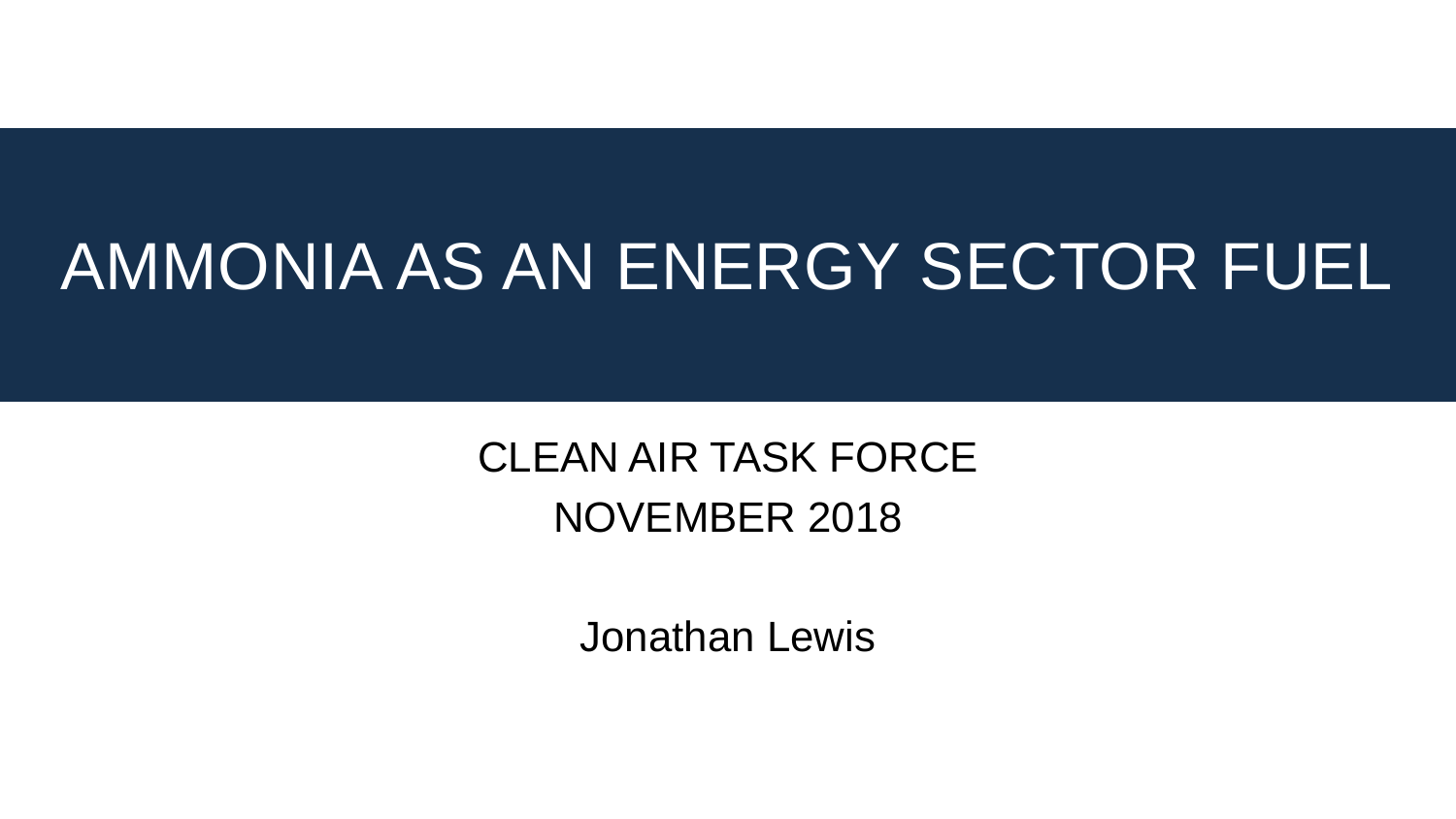

#### Our Mission

• Push the change in technologies and policies needed to get to a zeroemissions, high-energy planet at an affordable cost.

#### Our Goal

• Achieve zero-emissions energy, waste, agricultural, and forest management systems by 2050.

#### Our Vision

• Meet the world's rising energy demand in a way that is financially, socially and environmentally sustainable.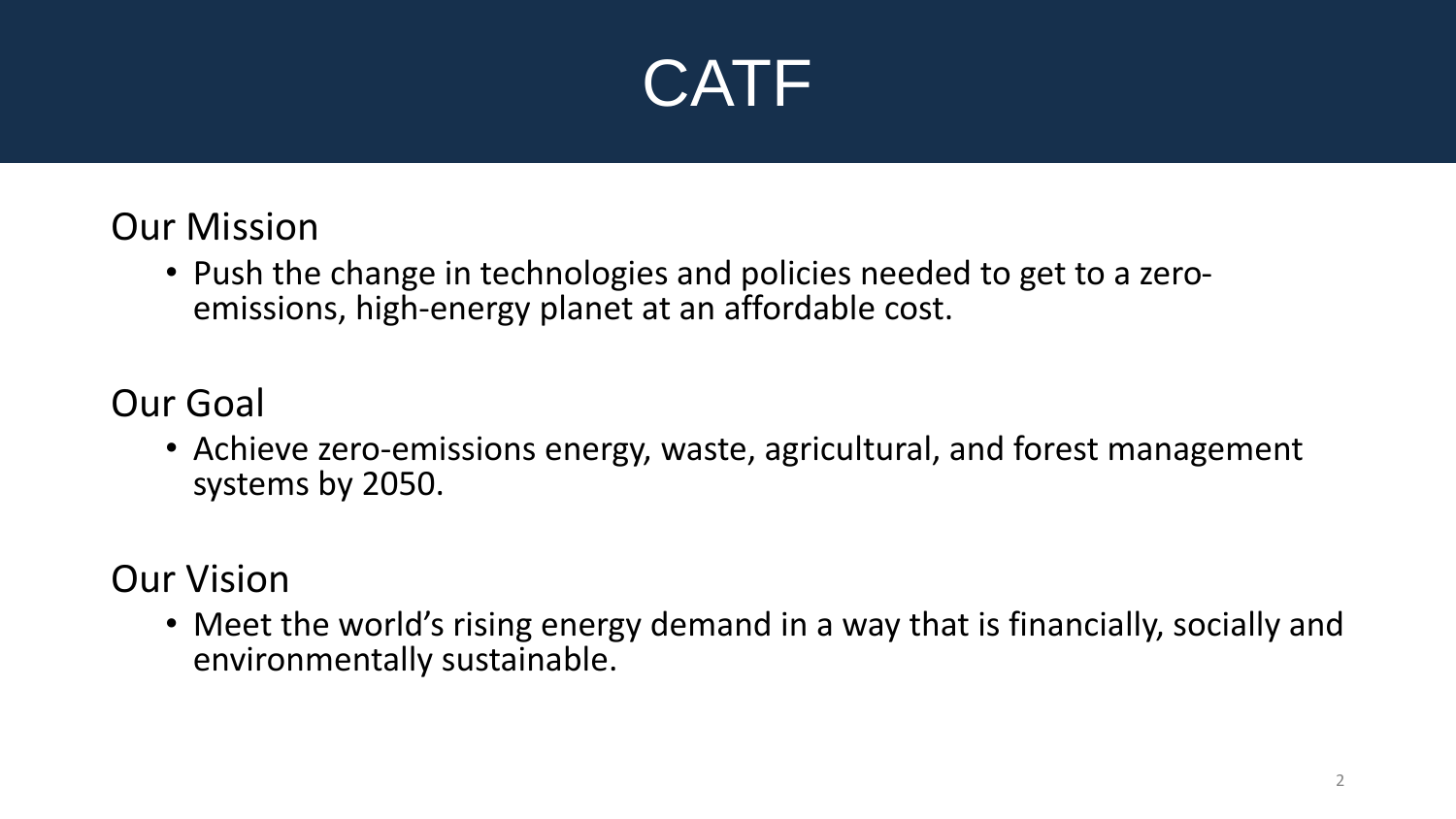### CATF CAMPAIGNS



Conventional pollution from coal-fired power (1996-present) CO2 pollution from electric power sector (2000-present) Carbon capture utilization & storage (2000-present) High-emitting diesels (2003-2012) Short-lived climate forcers (especially BC and CH4) (2000 present) Negative climate impacts of bioenergy (2006-present)

CH4 emissions from O&G sector (2009-present)

Advanced nuclear technologies (2007-present)

Zero-carbon fuels (2013-present)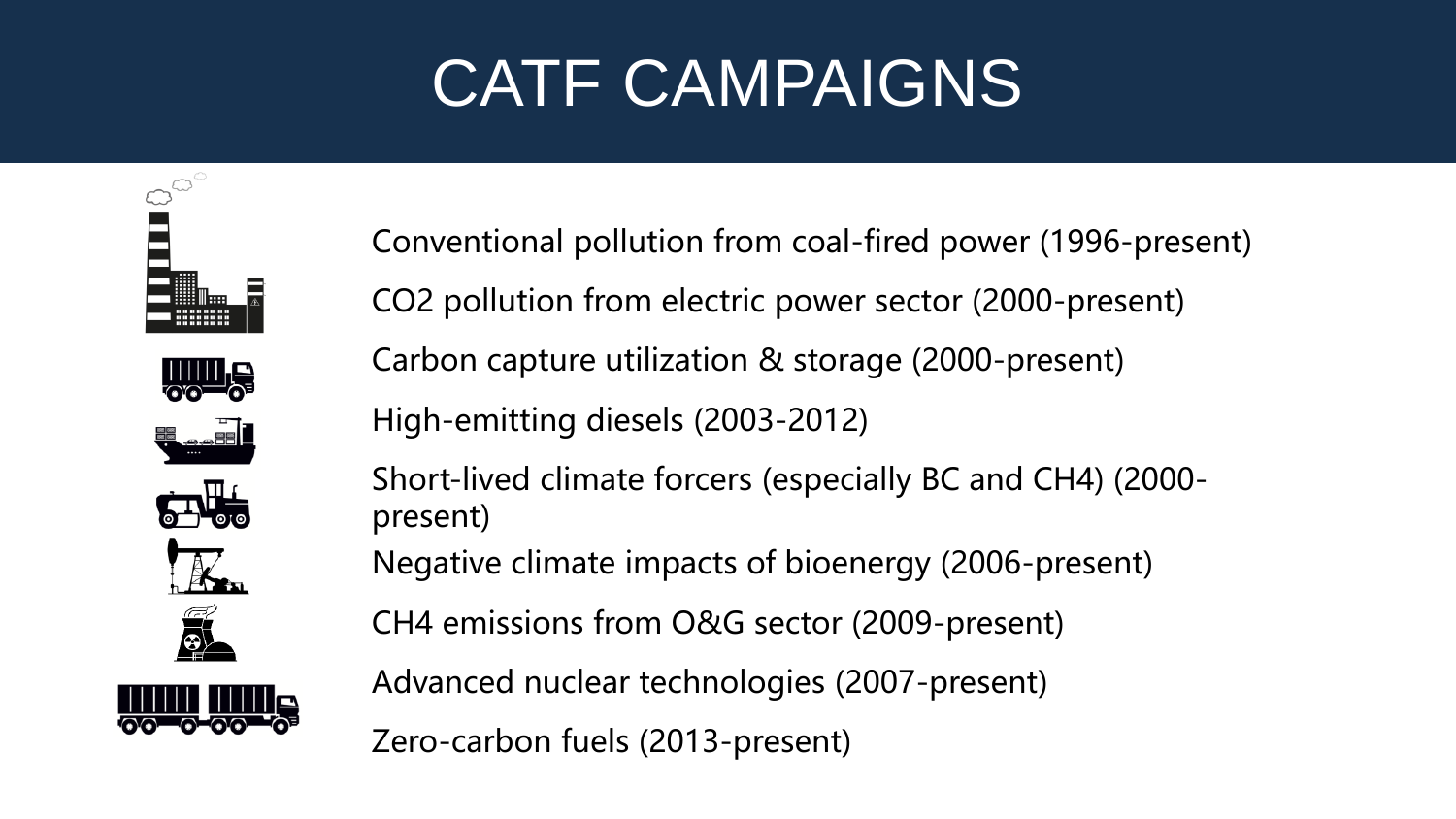### WE NEED A BIGGER TOOLBOX

- Safeguarding against the worst impacts of climate change requires a deep (perhaps total) reduction in carbon emissions from the mobility, power, and industrial sectors.
- Traditional advocacy goals—more renewables, more efficiency improvements—are insufficient.
- We need to develop and deploy carbon-free fuels that offer the benefits of oil and coal (flexible, stable, energydense, plentiful).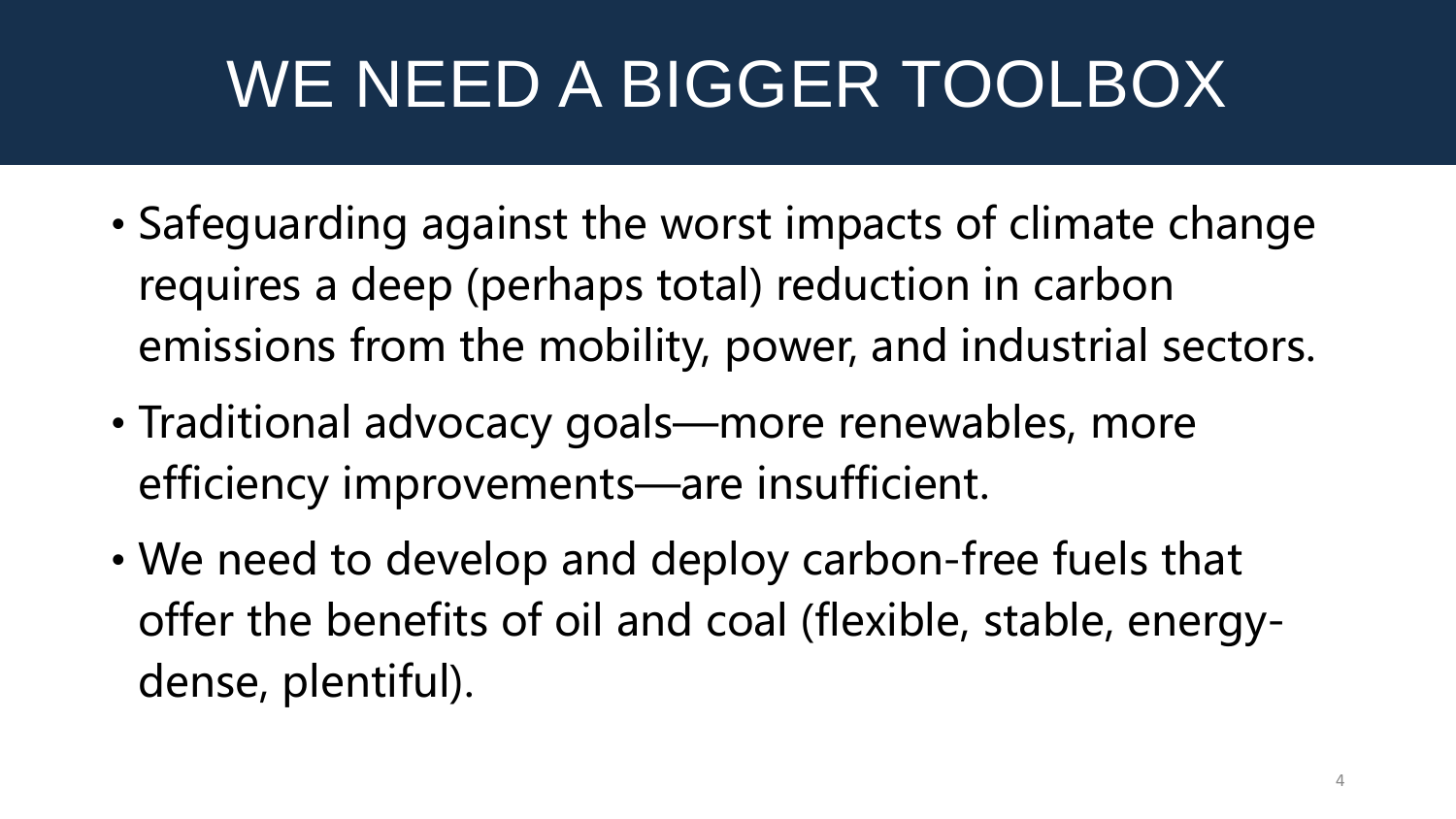### ZERO-CARBON FUELS ARE ESSENTIAL

#### **Table 3.3**  $\triangleright$  World oil demand by sector in the New Policies Scenario

|                             | 2000 |      | 2015 |      | 2040  |      | 2015-2040     |               | <b>Ease of</b> |
|-----------------------------|------|------|------|------|-------|------|---------------|---------------|----------------|
|                             | mb/d | %    | mb/d | %    | mb/d  | %    | <b>Change</b> | <b>CAAGR*</b> | substitution   |
| Transport                   | 39.0 | 51%  | 51.7 | 56%  | 60.5  | 58%  | 8.8           | 0.6%          |                |
| Passenger<br>vehicles       | 18.2 | 24%  | 23.9 | 26%  | 24.6  | 24%  | 0.8           | 0.1%          | Medium         |
| Maritime                    | 3.7  | 5%   | 5.0  | 5%   | 6.2   | 6%   | 1.3           | 0.9%          | Medium         |
| Freight                     | 11.9 | 16%  | 16.3 | 18%  | 19.7  | 19%  | 3.4           | 0.8%          | Low            |
| Aviation                    | 4.6  | 6%   | 5.8  | 6%   | 9.3   | 9%   | 3.5           | 1.9%          | Low            |
| Industry                    | 14.4 | 19%  | 17.0 | 18%  | 22.7  | 22%  | 5.7           | 1.2%          |                |
| Steam and<br>process heat   | 6.1  | 8%   | 5.8  | 6%   | 6.5   | 6%   | 0.8           | 0.5%          | High           |
| Petrochemical<br>feedstocks | 8.1  | 11%  | 10.7 | 12%  | 15.7  | 15%  | 4.9           | 1.5%          | Low            |
| <b>Buildings</b>            | 7.7  | 10%  | 7.6  | 8%   | 6.0   | 6%   | $-1.6$        | $-1.0%$       | Medium         |
| Power generation            | 6.1  | 8%   | 5.4  | 6%   | 2.9   | 3%   | $-2.4$        | $-2.4%$       | High           |
| Other**                     | 9.4  | 12%  | 10.8 | 12%  | 11.3  | 11%  | 0.5           | 0.2%          |                |
| <b>Total</b>                | 76.7 | 100% | 92.5 | 100% | 103.5 | 100% | 11.0          | 0.5%          |                |

- Electrification is an important tool, but it would solve < half of the global transportation decarb challenge.
- Even if *all* light-duty passenger vehicles are electrified, there will be significant demand for liquid fuel for other vehicles (35.2 mb/d) in 2040 and beyond.
- Fuel also needed for remote/isolated & backup power gen applications.

\* Compound average annual growth rate. \*\* Includes agriculture, transformation, other non-energy use (mainly bitumen and lubricants).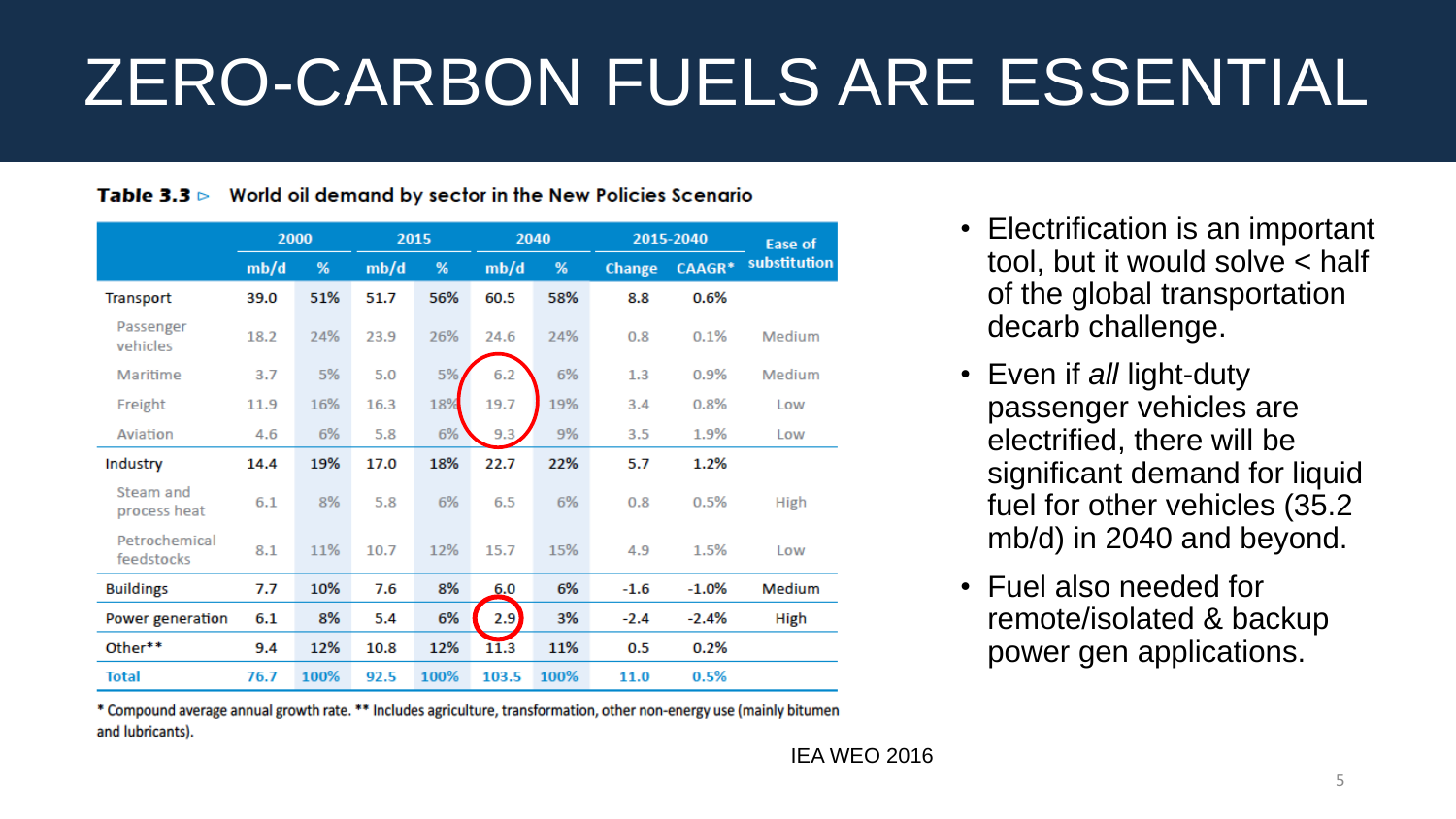#### AMMONIA AS A DIRECT POWER FEEDSTOCK

- Ammonia has to overcome the cost hurdle of being made from natural gas (+CCS) or zero-carbon electricity.
- Likely initial demand for low-carbon ammonia-based power?
	- Off-grid applications
	- Islands and other geographically isolated markets
	- Markets that need to balance their supply of variable renewable energy with a flexible, fast ramping source low/zero-carbon power
	- Existing fossil power stations, including coal-fired boilers, where it makes economic sense to postpone retirement by fuel-switching to a lower-carbon fuel  $\rightarrow$  ammonia's ability to facilitate a gradual decrease in the carbon intensity of coal- or natural gas-derived power could be important.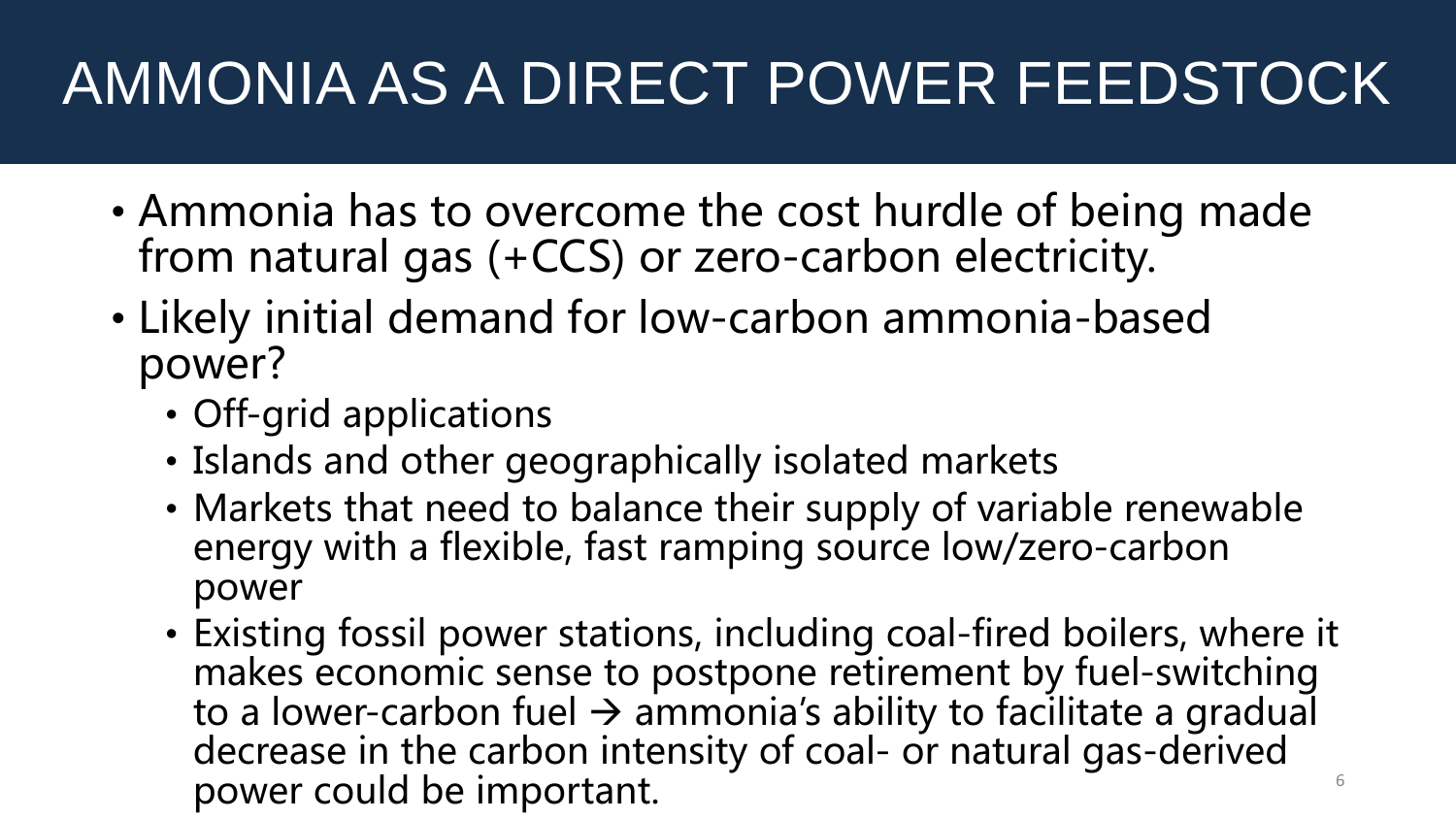## TESTING THE PROPOSITION

- When CATF discusses ammonia's potential as a power sector fuel, we get three questions:
	- FEASIBLE? Does ammonia-based power generation work?
	- AFFORDABLE? Can it compete with other power gen options?
	- SAFE? Can ammonia be produced, handled, and combusted safely (toxic and conventional pollutants)?
- If CATF could design an RD&D agenda to answer those questions ... it would look <u>a lot</u> like IHI's program.





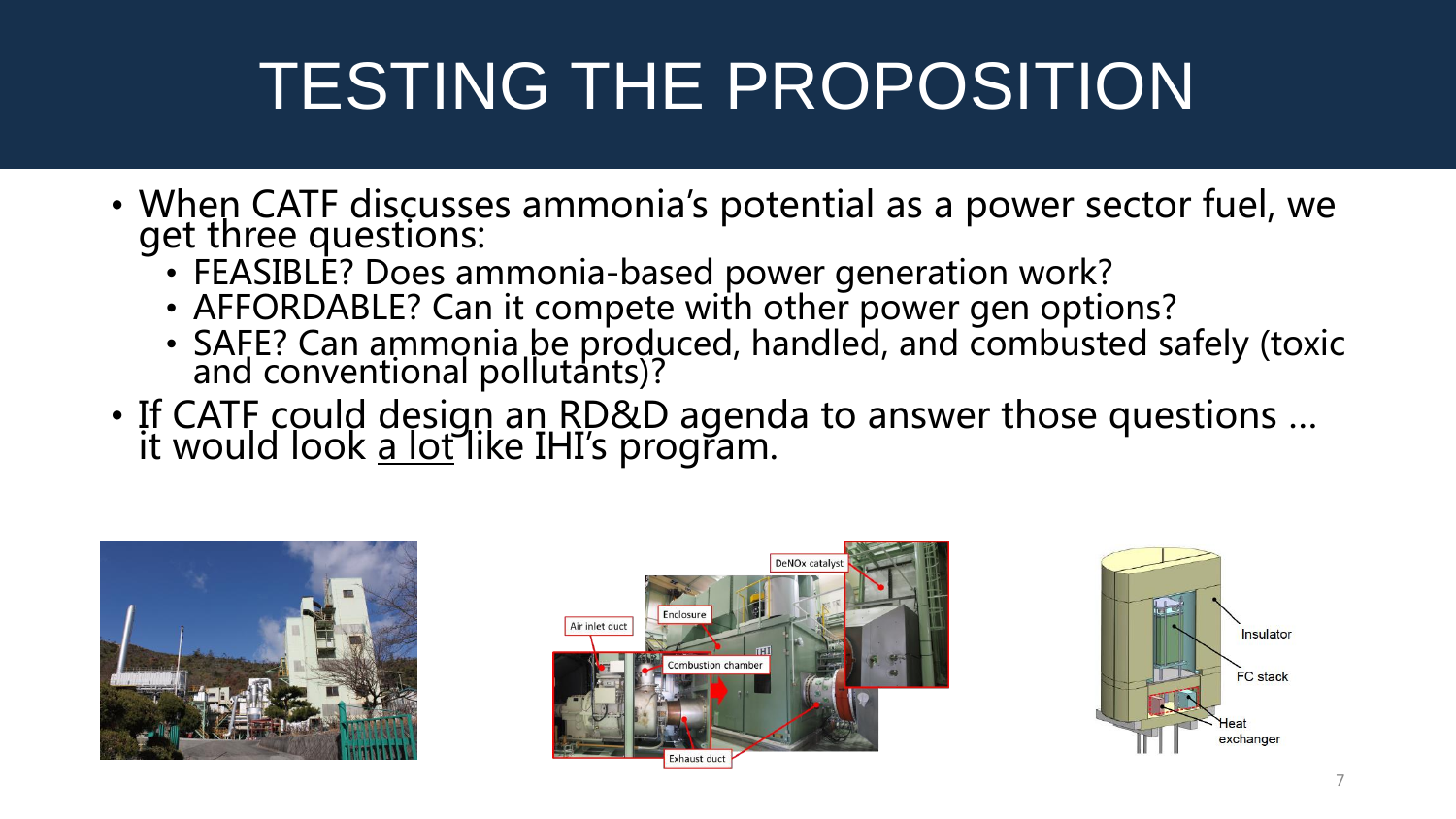#### AMMONIA AS AN ENERGY STORAGE MEDIUM

• Can power-to-ammoniato-power become economically competitive?



Vattenfall/Nuon, Carbon Neutral Fuels to Enable the Energy Transition (2017)